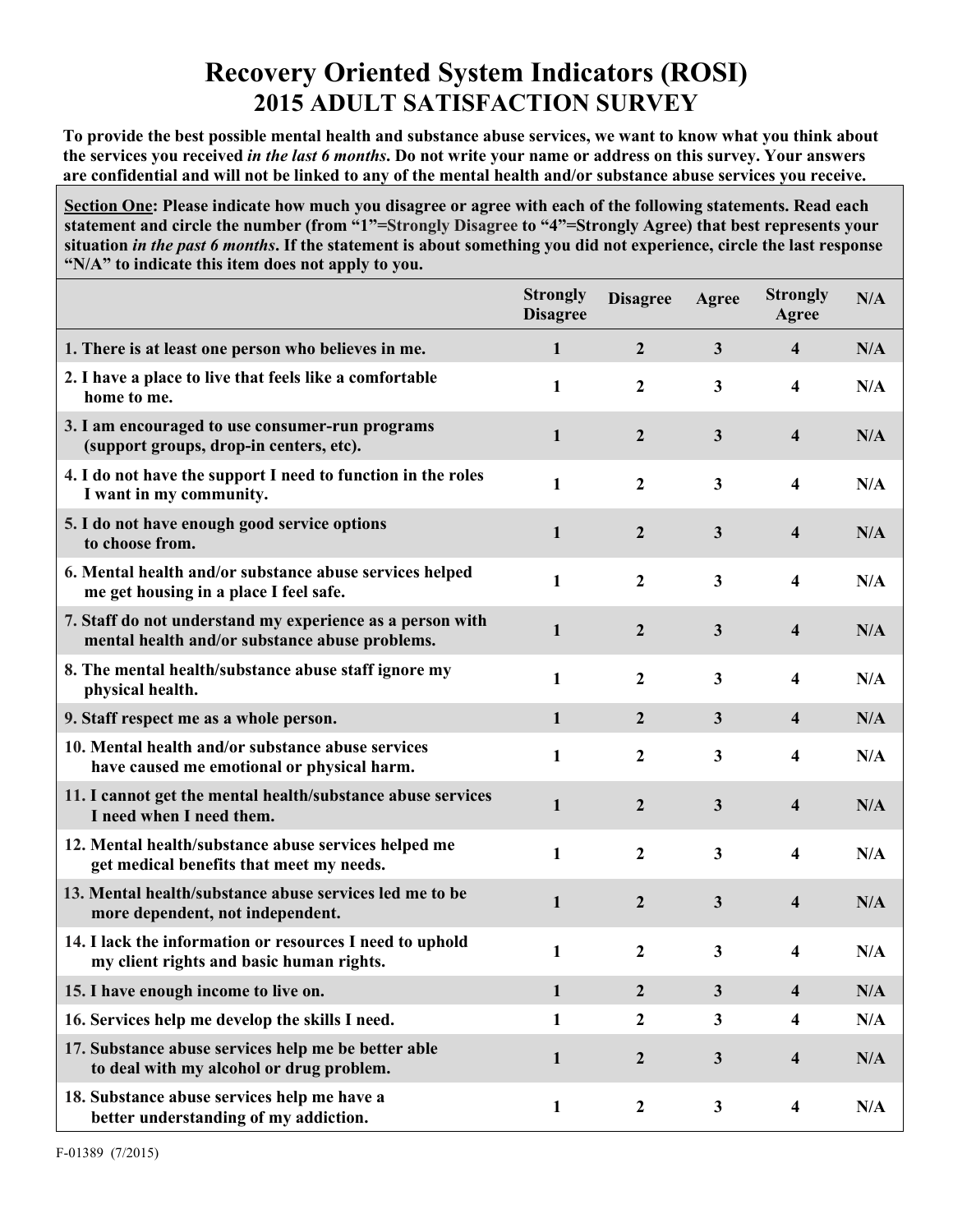**Section Two: Please read each statement and circle the number that best represents your situation** *during the past 6 months***. The responses range from "1"=Never/Rarely to "4"=Almost Always/Always. If the statement is about something that you did not experience, circle the last response "N/A" to indicate this item does not apply to you.**

|                                                                                                                                                     | Never/<br>Rarely | <b>Sometimes</b> | Often                   | <b>Almost Always/</b><br><b>Always</b> | N/A |
|-----------------------------------------------------------------------------------------------------------------------------------------------------|------------------|------------------|-------------------------|----------------------------------------|-----|
| 19. I have housing that I can afford.                                                                                                               | $\mathbf{1}$     | $\overline{2}$   | $\overline{3}$          | $\overline{\mathbf{4}}$                | N/A |
| 20. I have a chance to advance my education<br>if I want to.                                                                                        | $\mathbf{1}$     | $\boldsymbol{2}$ | $\overline{\mathbf{3}}$ | 4                                      | N/A |
| 21. I have reliable transportation to get where<br>I need to go.                                                                                    | $\mathbf{1}$     | $\mathbf{2}$     | 3                       | $\overline{\mathbf{4}}$                | N/A |
| 22. Mental health/substance abuse services helped<br>me get or keep employment.                                                                     | 1                | $\boldsymbol{2}$ | $\overline{\mathbf{3}}$ | 4                                      | N/A |
| 23. Staff see me as an equal partner<br>in my treatment program.                                                                                    | $\mathbf{1}$     | $\mathbf{2}$     | 3                       | 4                                      | N/A |
| 24. Mental health/substance abuse staff support my<br>self-care or wellness.                                                                        | 1                | $\mathbf{2}$     | 3                       | 4                                      | N/A |
| 25. I have a say in what happens to me<br>when I am in crisis.                                                                                      | $\mathbf{1}$     | $\overline{2}$   | 3                       | $\overline{\mathbf{4}}$                | N/A |
| 26. Staff believe that I can grow, change,<br>and recover.                                                                                          | $\mathbf{1}$     | $\mathbf{2}$     | $\overline{\mathbf{3}}$ | 4                                      | N/A |
| 27. Staff use pressure, threats, or force<br>in my treatment.                                                                                       | $\mathbf{1}$     | $\mathbf{2}$     | 3                       | 4                                      | N/A |
| 28. There was a consumer peer advocate<br>to turn to when I needed one.                                                                             | $\mathbf{1}$     | $\mathbf{2}$     | $\overline{\mathbf{3}}$ | 4                                      | N/A |
| 29. There are consumers working as paid<br>employees in the mental health/substance<br>abuse agency where I receive services.                       | $\mathbf{1}$     | $\overline{2}$   | 3                       | 4                                      | N/A |
| 30. Staff give me complete information in words<br>I understand before I consent to treatment or<br>medication.                                     | $\mathbf{1}$     | $\boldsymbol{2}$ | 3                       | 4                                      | N/A |
| 31. Staff encourage me to do things that are<br>meaningful to me.                                                                                   | $\mathbf{1}$     | $\boldsymbol{2}$ | 3                       | 4                                      | N/A |
| 32. Staff stood up for me to get the services and<br>resources I needed.                                                                            | 1                | 2                | 3                       | 4                                      | N/A |
| 33. Staff treat me with respect regarding my<br>cultural background (think of race, ethnicity,<br>religion, language, age, sexual orientation, etc) | $\mathbf{1}$     | $\overline{2}$   | 3                       | $\overline{\mathbf{4}}$                | N/A |
| 34. Staff listen carefully to what I say.                                                                                                           | $\mathbf{1}$     | $\boldsymbol{2}$ | $\mathbf{3}$            | 4                                      | N/A |
| 35. Staff lack up-to-date knowledge on<br>the most effective treatments.                                                                            | $\mathbf{1}$     | $\boldsymbol{2}$ | $\mathbf{3}$            | 4                                      | N/A |
| 36. Mental health/substance abuse staff interfere<br>with my personal relationships.                                                                | 1                | $\boldsymbol{2}$ | $\mathbf{3}$            | $\overline{\mathbf{4}}$                | N/A |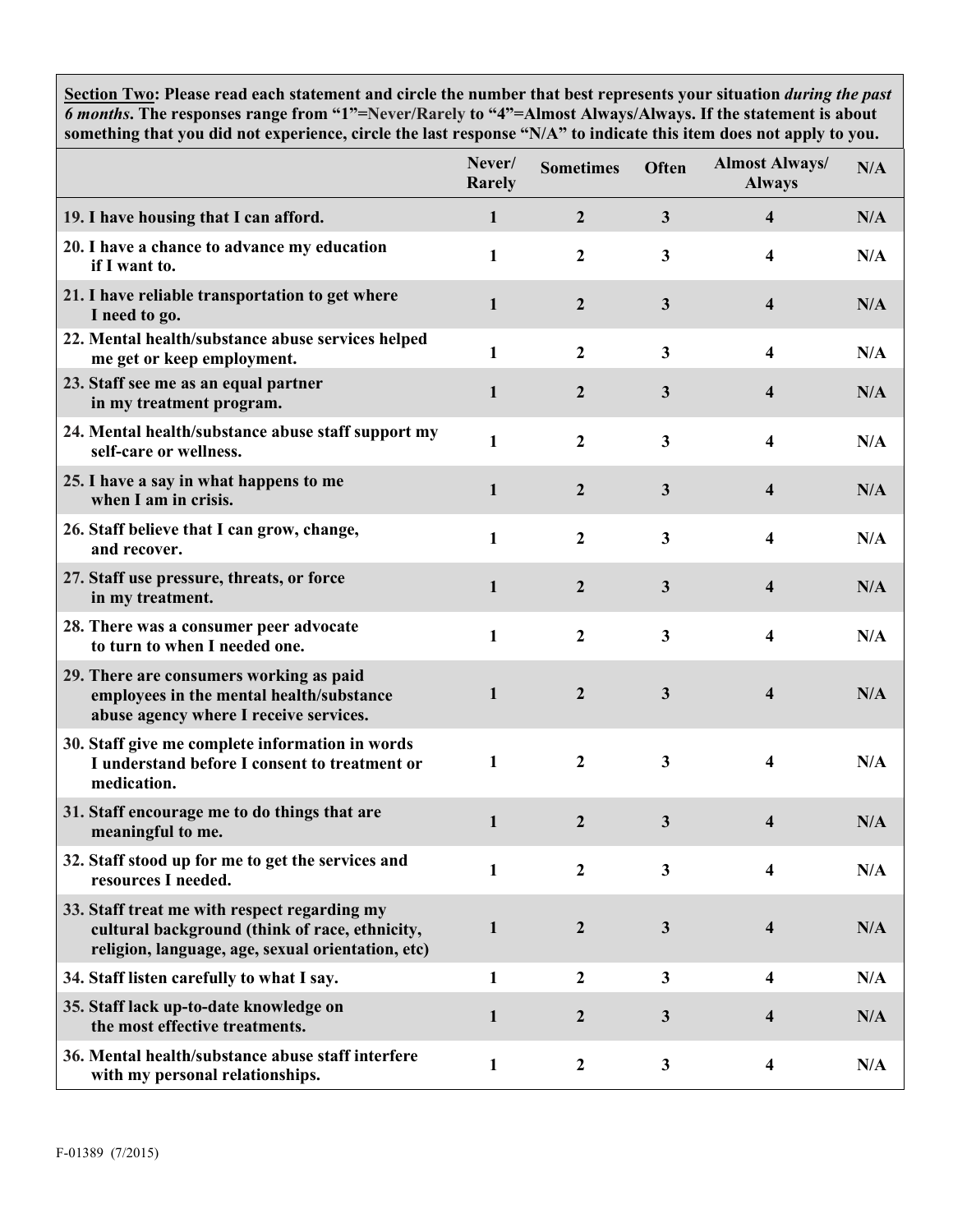| Please circle the number that best represents your situation <i>during the past 6 months</i> .                                                     |                  |                  |              |                                        |     |  |
|----------------------------------------------------------------------------------------------------------------------------------------------------|------------------|------------------|--------------|----------------------------------------|-----|--|
|                                                                                                                                                    | Never/<br>Rarely | <b>Sometimes</b> | <b>Often</b> | <b>Almost Always/</b><br><b>Always</b> | N/A |  |
| 37. Mental health/substance abuse staff help me<br>build on my strengths.                                                                          | 1                |                  | 3            |                                        | N/A |  |
| 38. My right to refuse treatment is respected.                                                                                                     |                  | 2                | 3            | 4                                      | N/A |  |
| 39. My treatment plan goals are stated in<br>my own words.                                                                                         |                  | $\mathbf{2}$     | 3            |                                        | N/A |  |
| 40. The doctor worked with me to get on<br>medications that were most helpful for me.                                                              |                  | 2                | 3            |                                        | N/A |  |
| 41. I am treated as a psychiatric label<br>rather than as a person.                                                                                |                  | $\mathbf{2}$     | 3            |                                        | N/A |  |
| 42. I can see a therapist when I need to.                                                                                                          | 1                | 2                | 3            | 4                                      | N/A |  |
| 43. My family gets the education or supports<br>they need to be helpful to me.                                                                     |                  | $\mathbf{2}$     | 3            |                                        | N/A |  |
| 44. I have information or guidance to get the services<br>and supports I need, both inside and outside my<br>mental health/substance abuse agency. |                  |                  | 3            |                                        | N/A |  |

 $\overline{\phantom{0}}$ 

**Section Three: Are there other issues related to how services help or hinder your recovery? Please explain.**